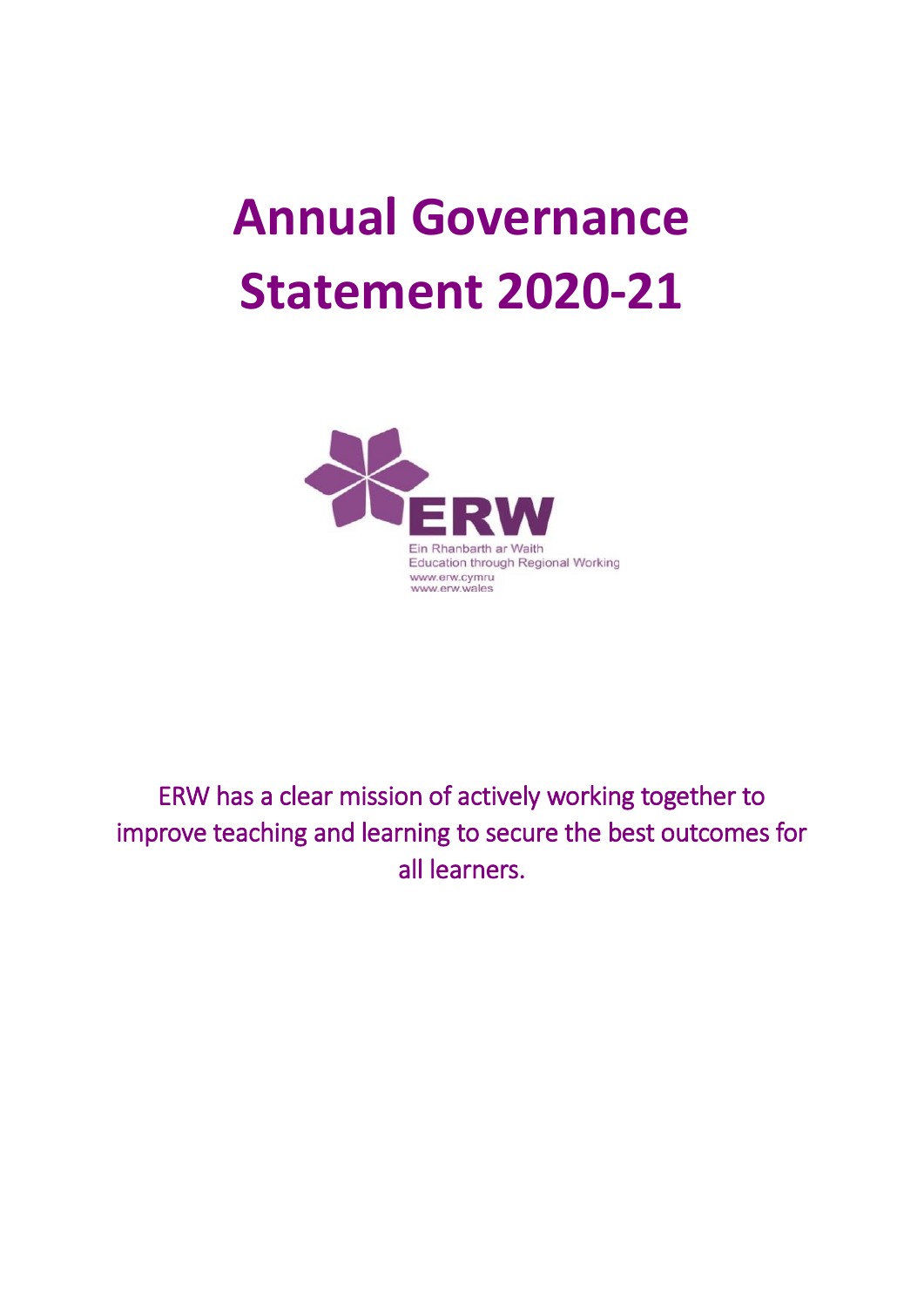# **ERW Consortium**

ERW was formally established as a Joint Education Improvement Service with the first formal meeting of the Joint Committee held on 25 July 2014. From 2014 to March 2020, the consortium consisted of six Local Authorities:

- City and County of Swansea Council
- Neath and Port Talbot County and Borough Council
- Powys County Council
- Ceredigion County Council
- Pembrokeshire County Council
- Carmarthenshire County Council

Neath Port Talbot County and Borough Council withdrew from the consortium on 31 March 2020, and Ceredigion County Council withdrew from the consortium on 31 March 2021. The City and County of Swansea Council and Carmarthenshire County Council rescinded their notices to withdraw until initially 31 August 2021. The remaining partners are considering shorter notice periods set out in a Deed of Variation to withdraw from ERW.

A report to the Joint Committee in July 2020 regarding the future footprint of ERW highlighted that ERW has struggled to function effectively and identified a number of challenges faced and drivers for change. Much of the focus of 2020-21 has related to the cessation of ERW in its current format, and the development of future regional partnership working. A report to the Joint Committee in February 2021 noted that escalating COVID-19 cases in schools and further lockdowns impeded progress.

Leaders and Chief Executives have met with the Minister for Local Government for an initial discussion regarding potential future arrangements, at which there was a stated preference for two new consortia to be based on the footprints for the two growth deals; Swansea Bay City Deal and Growing Mid Wales. Whilst this preference was confirmed at the Joint Committee meeting on 21 July 2020, at this time agreement has been reached for three Local Authorities to continue to work together in partnership (Carmarthenshire County Council, Pembrokeshire County Council and the City and County of Swansea County Council). Discussions on forming an informal partnership are ongoing between Ceredigion County Council and Powys County Council. Neath Port Talbot County Borough Council has indicated that it will not join any future arrangement at this point in time.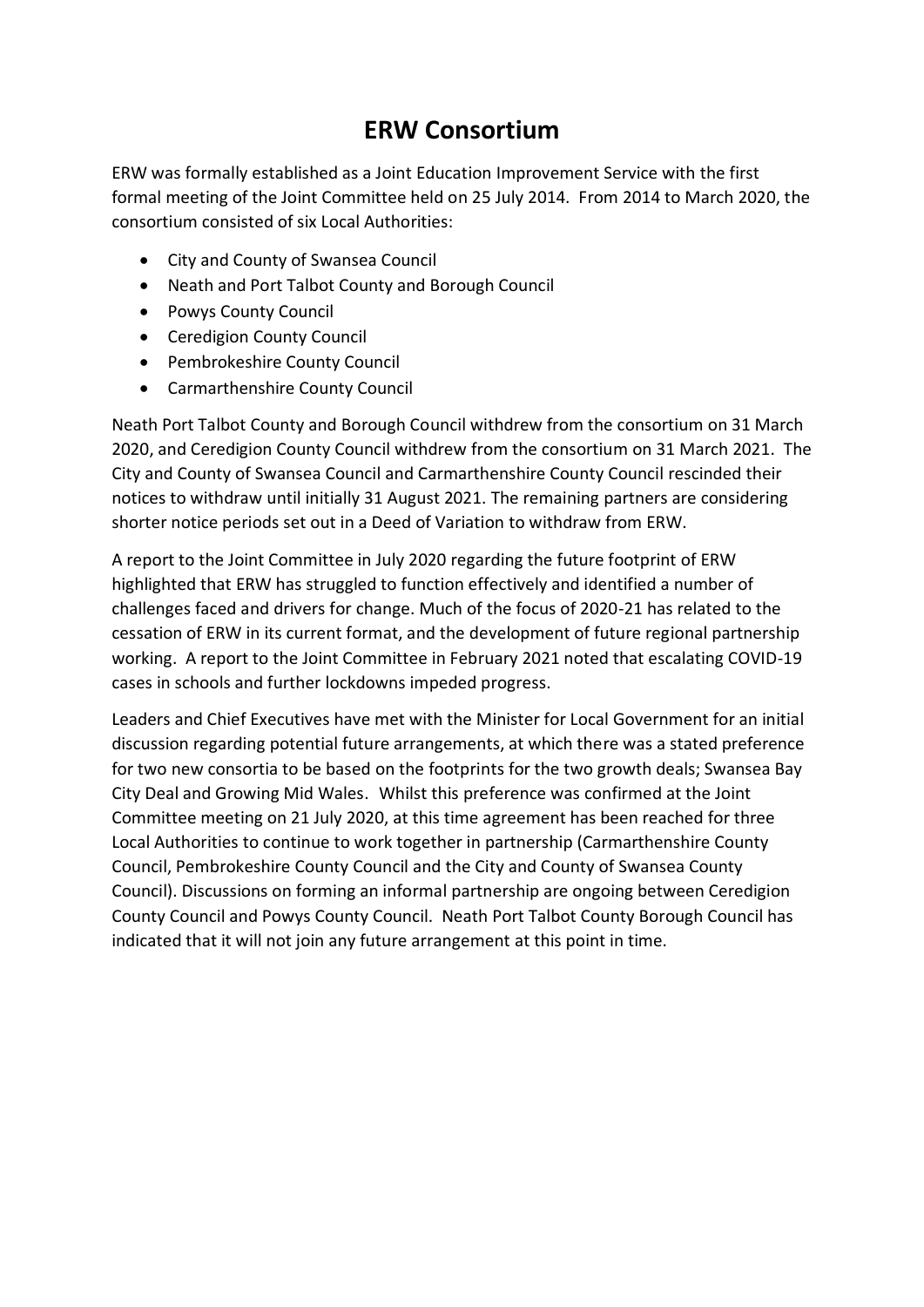# **ERW'S VALUES**



# **ERW'S VISION**

"Improving Learning Together"

# **ERW'S AIMS**

- Improve the quality of **leadership** and its impact on outcomes;
- Improve the quality of **teaching and learning experiences** and its impact on outcomes;
- Reduce the impact of poverty on attainment, support vulnerable learners and **ensure all learners reach their potential**;
- Deliver **high quality bespoke support**, challenge and intervention to schools;
- **Communicate** effectively with all stakeholders.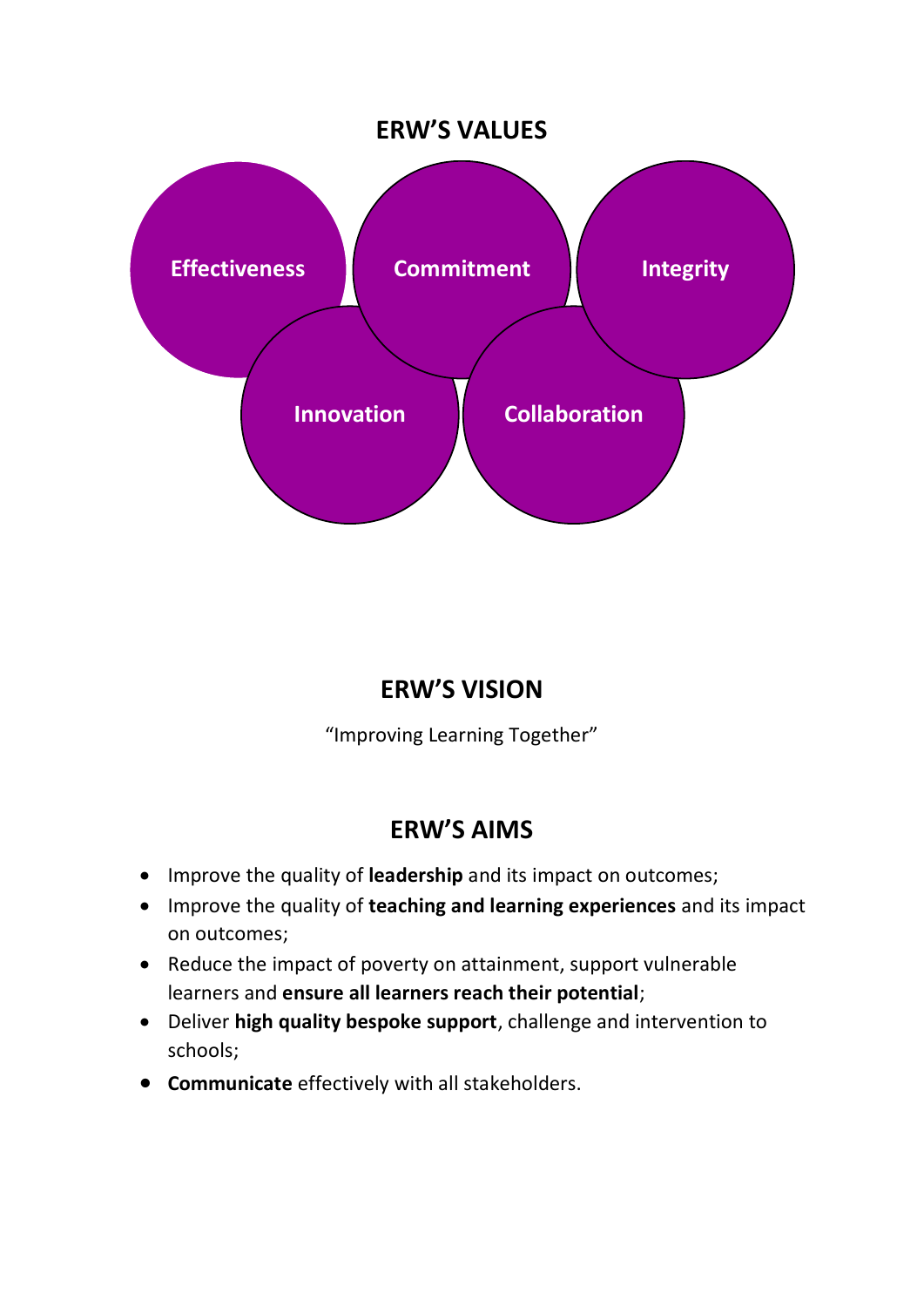# **Review of Governance Arrangements**

## **What is Governance?**

ERW is responsible for ensuring that its business is conducted in accordance with laws, regulations and its ethical standards. The governance framework is the process, culture, values and systems by which this is achieved.

To deliver good governance in local government, both ERW and its Officers must try to achieve ERW's priorities whilst acting in the public interest at all times. Acting in the public interest implies primary consideration of the benefits for society, which should result in positive outcomes for learners and other stakeholders.

## **Review of Effectiveness**

ERW has responsibility for conducting, at least annually, a review of the effectiveness of its governance framework including the system of internal control. The review of effectiveness for 2020-21 was informed by the work undertaken during the Internal Audit review, which included a follow-up on the implementation of Significant Governance Issues and Priorities for Improvement identified in 2019-20. Additional assurance was provided by the Head of Internal Audit Assurance Opinion based on the work undertaken by Internal Audit in 2020- 21, along with the minutes from the ERW Joint Committee. The diagram on the next page outlines what assurances were available under the current Governance Structure, the sources of assurance provided and the areas for improvement identified.

The review is focused on the effectiveness of arrangements during the financial year 2020- 21. ERW has been impacted by the COVID-19 pandemic from March 2020, the review will identify areas that have been affected and the alternative arrangements that have been put in place to mitigate the impact on the Governance Framework.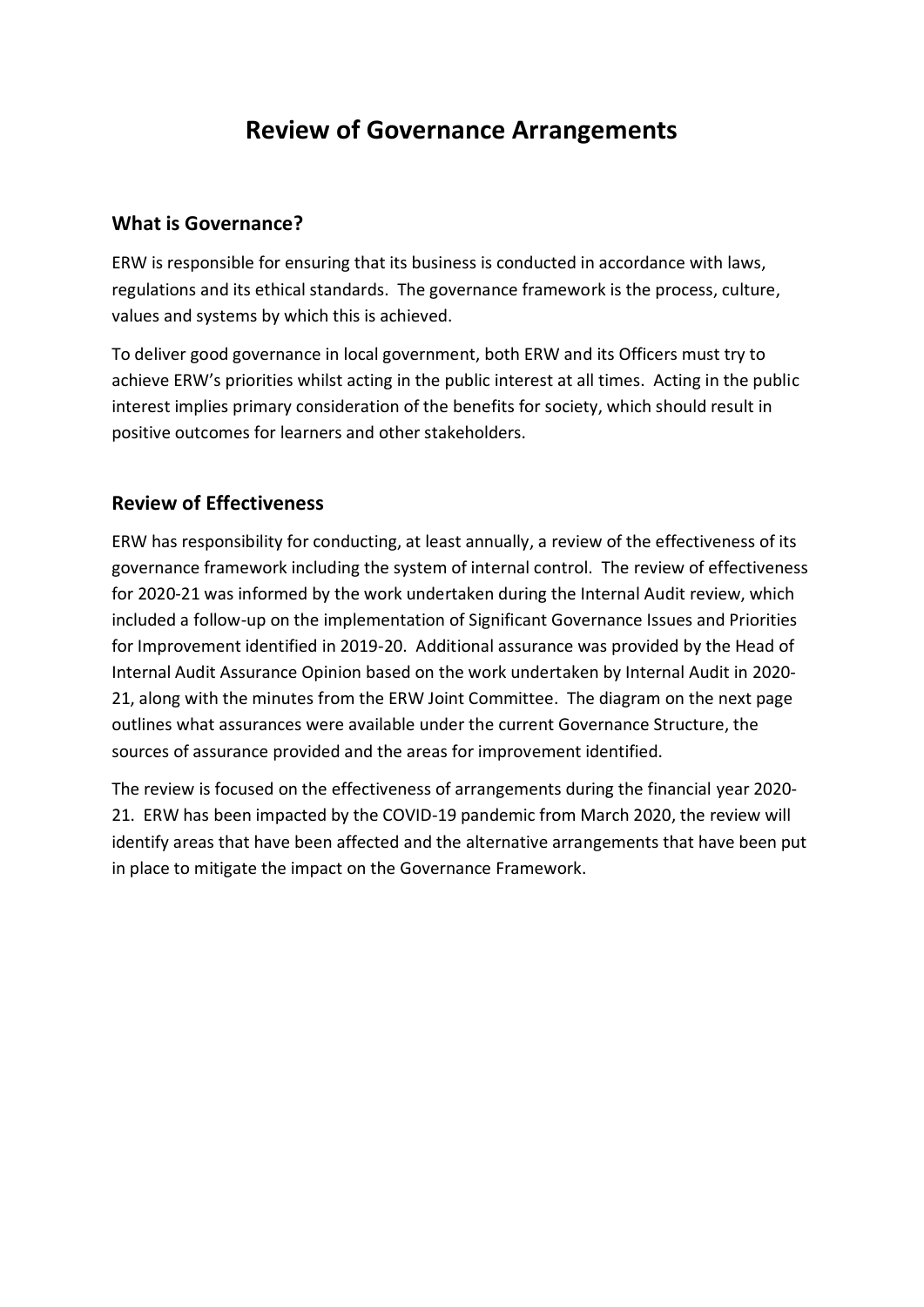## **ERW Governance Framework**

The ERW Code of Corporate Governance was approved by the Joint Committee on 16 July 2018.

The ERW Business Plan 2020-21 was approved by the Joint Committee on 9 November 2020. The Business Plan identified five improvement priorities that match the enabling objective of The National Mission:

- Developing and delivering a transformational curriculum;
- To develop a high-quality education profession;
- To develop inspirational leaders and to facilitate them working collaboratively to raise standards;
- To develop strong and inclusive schools that are committed to excellence and wellbeing;
- To develop robust assessment, evaluation and accountability processes that support a self-improving system.

The Business Plan 2020-21 did not detail the value for money framework in which it will operate, nor were milestones, key performance metrics or success criteria included by which outcomes could be measured. This was also highlighted as a concern during 2019-20, with assurances provided that a framework would be developed for 2020-21.

## **Joint Committee**

During 2020-21 the Joint Committee comprised of the five Local Authority Leaders supported by the five Chief Executives and is advised by Lead/Statutory Officers, the Executive Board and external school improvement experts. Internal Audit and Audit Wales report independently to the Joint Committee. Neath Port Talbot County Borough Council withdrew from the consortium on 31 March 2020, and Ceredigion County Council withdrew from the consortium on 31 March 2021.

Following publication of The Local Authorities (Coronavirus) (Meetings) (Wales) Regulations 2020, the Joint Committee held virtual meetings during 2020-21. However, the absence of meetings at the outset of the pandemic impacted on the timeliness of decision making (for example, the Business Plan was not formally approved until November 2020).

## **Executive Board**

The Executive Board is made up of the Directors of Education from each of the Local Authorities, the Interim Chief Officers, the Section 151 Officer (or deputy), Headteacher representatives and external members.

The Executive Board met regularly during 2020-21, prior to each meeting of the Joint Committee. However, minutes of meetings have not been published since June 2017.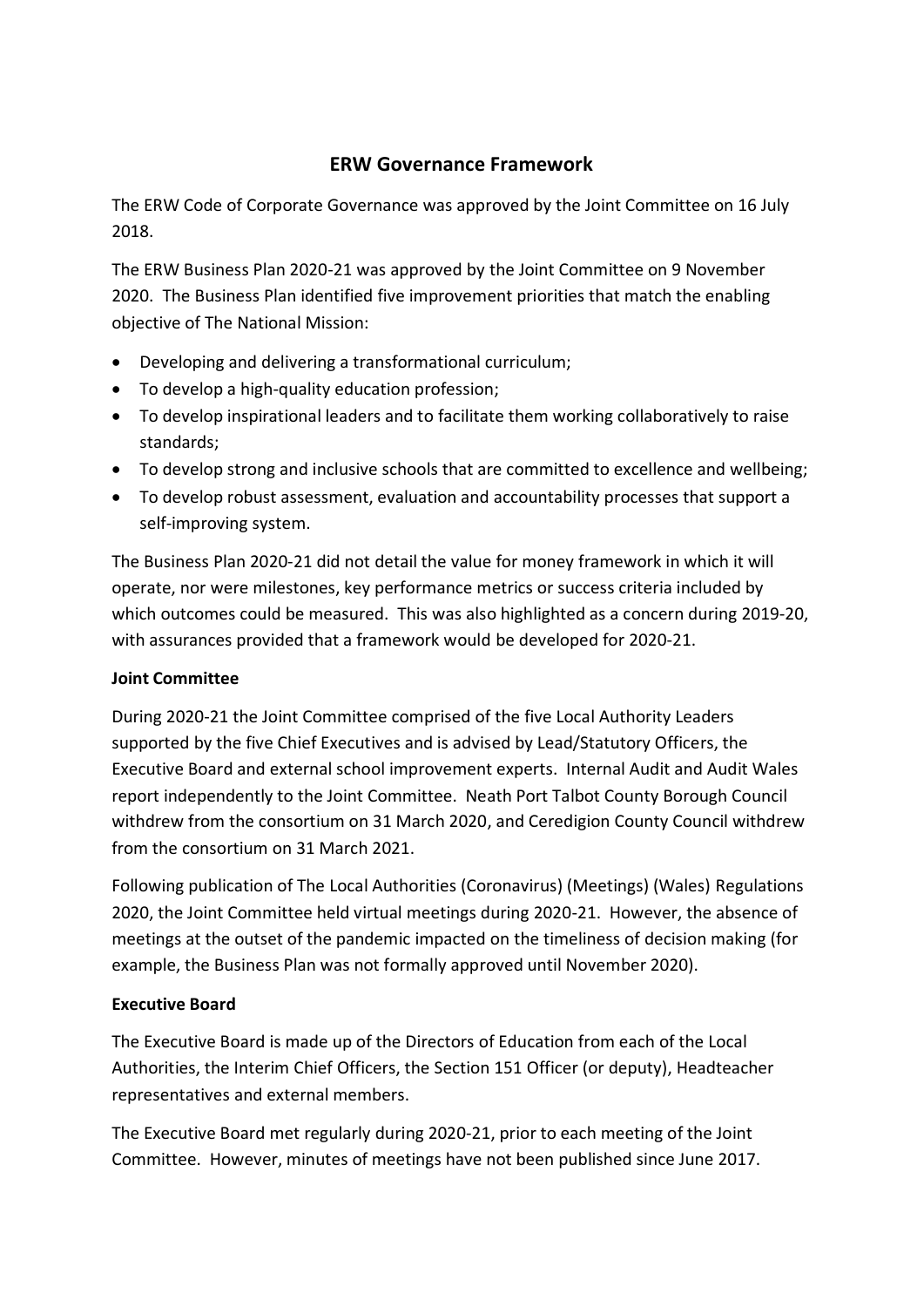#### **Scrutiny Councillor Group**

All work streams and activity both locally and regionally are led by the Joint Committee and are accountable locally. The Chairs and Vice Chairs of the five local authorities' Education Scrutiny Committee's met twice during 2020-21 as a Scrutiny Councillor Group to consider scrutiny work plans and make requests directly to the Joint Committee.

#### **Statutory/Lead Officers**

The following Lead and Statutory roles have been held by the same officers for a number of years, affording consistency and stability:

- Lead Chief Executive Phil Roberts (Chief Executive, Swansea)
- Section 151 Officer Jon Haswell (Director of Resources, Pembrokeshire)
- Monitoring Officer Elin Prysor (Monitoring Officer, Ceredigion) (following the withdrawal of Ceredigion County Council from the Consortium, the role of Monitoring Officer was reallocated to Tracey Meredith from the City and County of Swansea Council on an interim basis)

The Statutory role of the Lead Education Director has been held by Gareth Morgans (Director of Education, Carmarthenshire) since February 2020.

However, there have been several changes to the Managing Director/Chief Officer roles during 2020-21:

- Managing Director:
	- o Interim Managing Director Andi Morgan, September 2019 May 2020;
	- o Interim Managing Director Yan James, June 2020 to August 2020;
- Chief Officer:
	- o Interim Chief Officer Greg Morgan, September 2020 to date;
	- o Interim Chief Officer Ian Altman, September 2020 to date.

#### **ERW Team**

In February 2019, the Joint Committee approved a new central staffing structure. The structure for ERW is made up of the following:

- Senior Leadership Team
- Curriculum Team
- Secondary Specialists Team
- Central Team
- Business Support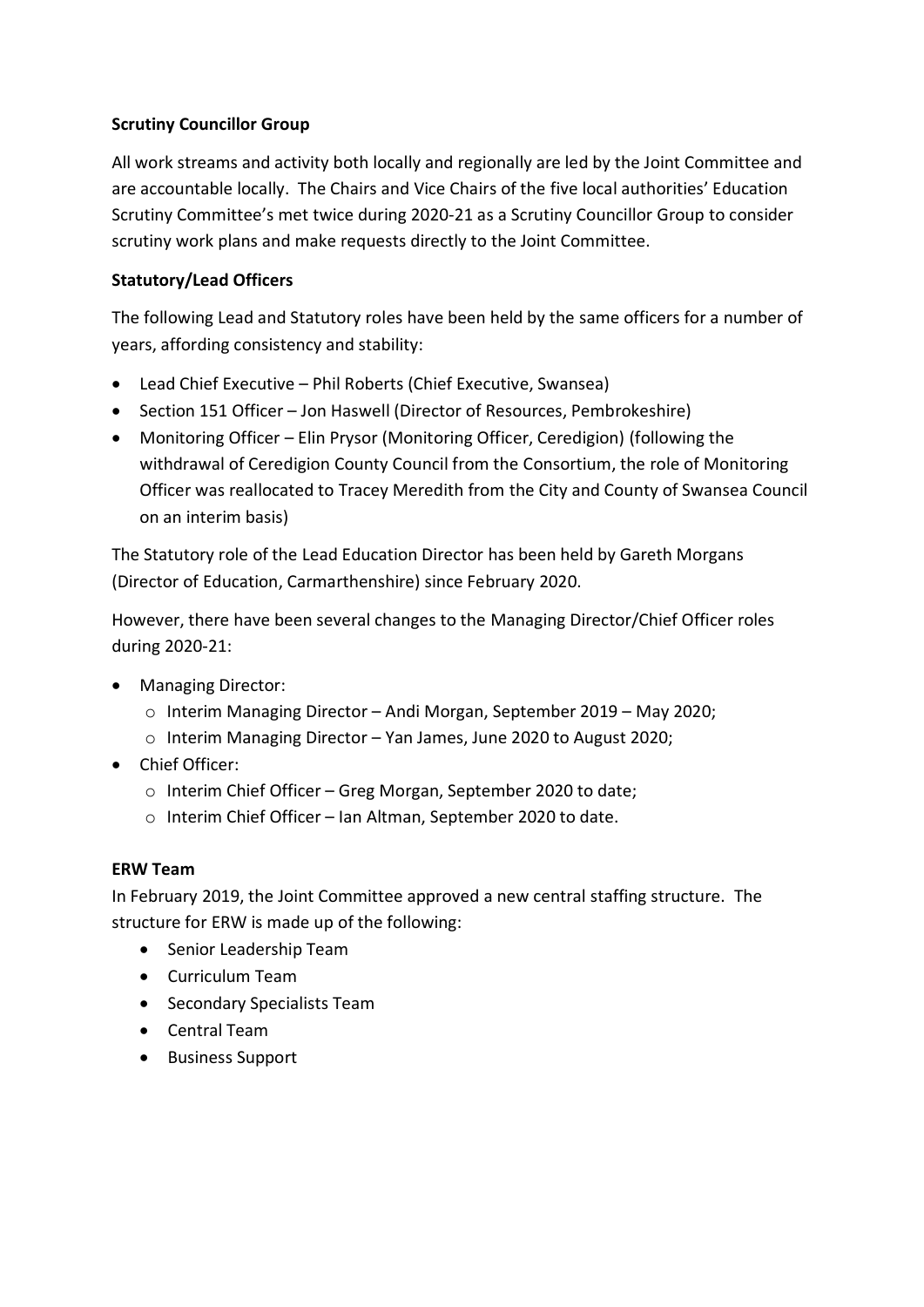#### **Strategy Groups**

Joint Committee approved the Strategy Groups at their meeting on 9 December 2019. The ERW Strategy Groups are a critical aspect of ERW's governance arrangements. They are the primary driver for developing ERW's work in the key areas of: Professional Learning and Research; Leadership; Curriculum; Digital Skills; Equity and Wellbeing; and Welsh. Each Strategy Group is responsible for monitoring the progress of the aspect of the Business Plan actions for which they are responsible. They are also responsible for co-constructing content in the following year's Business Plan. The Strategy Groups are also a conduit for communication between the region and peers within the constituent local authorities, and the wider profession.

#### **Consultation, Communication & Engagement**

Since the onset of COVID-19 the ERW region has continued to work closely and collaboratively with its constituent local authorities, consortia partners, Welsh Government, Estyn and other stakeholders in support of the highest quality of blended learning and wellbeing provision for all learners.

COVID-19 impacted upon the delivery of face-to-face professional learning, network and team meetings. However, ERW have continued to implement a similar open and embracing approach to the delivery of services via a series of on-line learning events and virtual meetings, and by developing an online Professional Learning offer, detailing the full range of support and professional learning opportunities provided by the ERW team, enabling both synchronous and asynchronous training and provisional learning.

The Chief Officers termly update reports presented to the Joint Committee outlines further communication and engagement activities undertaken during 2020-21 both within the region and nationally.

#### **Internal Audit**

Pembrokeshire County Council, as the Lead Authority for Finance, provides the Internal Audit Service to ERW. The role of Internal Audit is to provide independent assurance on the effectiveness of governance, internal control, financial management and risk management arrangements in place. To ensure that the Internal Audit plan is appropriately risk-based, it is agreed on an academic year basis and undertaken in the latter quarters of the financial year. In accordance with the Public Sector Internal Audit Standards, a risk-based work plan was agreed with the Section 151 Officer and Interim Chief Officers and was approved by the Joint Committee in February 2021. The Head of Internal Audit's Annual Assurance Opinion concluded that overall, limited assurance is given on the adequacy and effectiveness of governance, internal control, financial management and risk management arrangements in place. Management have agreed to implement the recommendations made following the Internal Audit review. The implementation of recommendations in an effective and timely manner will assist in strengthening the governance, internal control, risk management and financial management arrangements in place.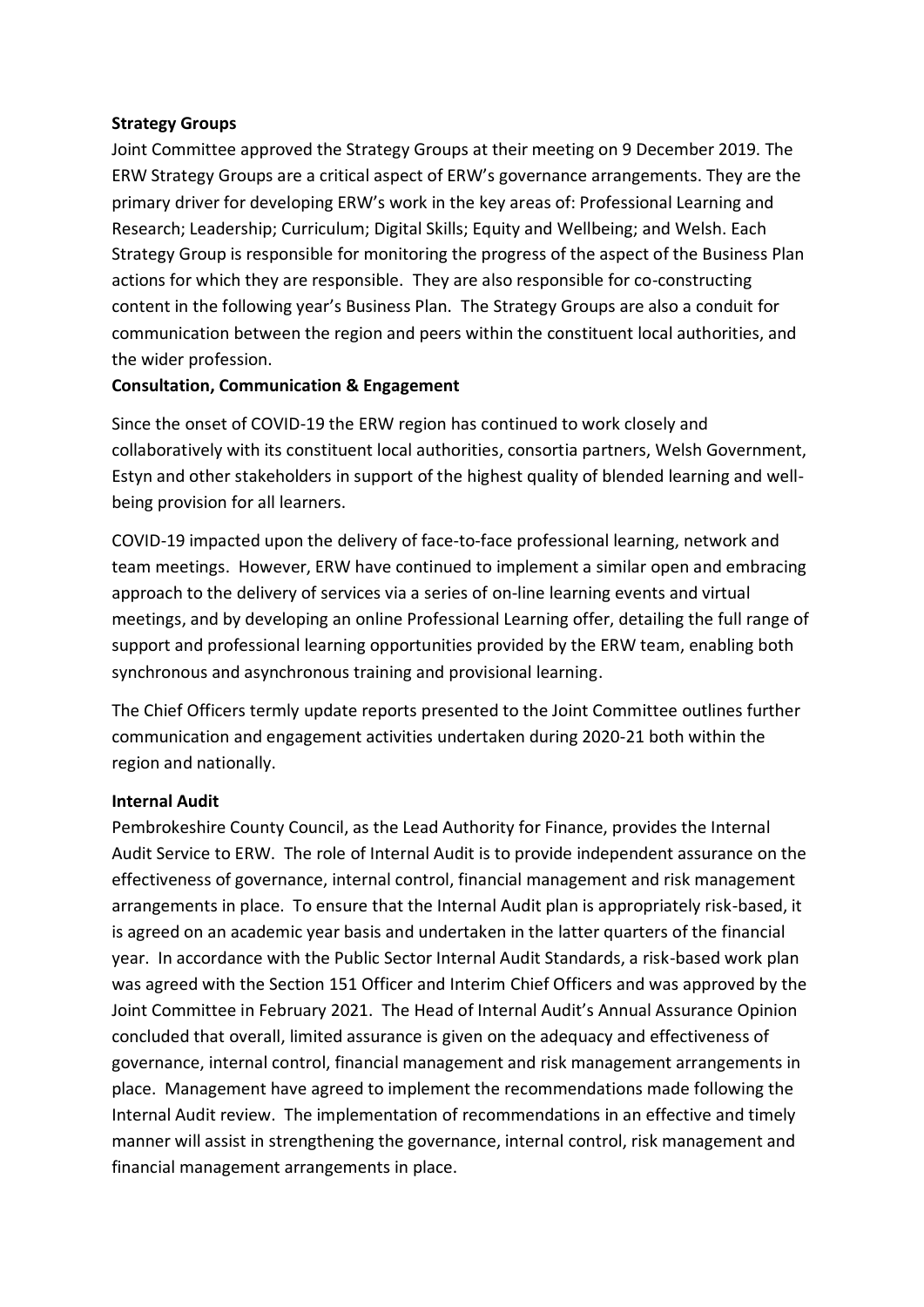In accordance with the Public Sector Internal Audit Standards, the Head of Internal Audit undertook a self-assessment of compliance with the Public Sector Internal Audit Standards. The assessment concluded that the Internal Audit Service conforms to the Code of Ethics and the Public Sector Internal Audit Standards.

#### **External Audit & Regulators**

Audit Wales are the appointed external auditor for ERW. Estyn provide an independent inspection and advice service on quality and standards in education and training in Wales.

During 2020-21 Estyn undertook a review of local authorities and regional consortia work in supporting their learning communities in schools and pupil referral units during the period from March to October 2020. A letter was provided by Estyn outlining the outcome of this work in ERW, which was presented to the Joint Committee in February 2021. The letter reflected that throughout the period, those leading ERW sought to support the wellbeing of ERW staff, and ensure that ERW's resources have been used to support schools in the region with issues relating to the pandemic as well as with their ongoing school improvement priorities.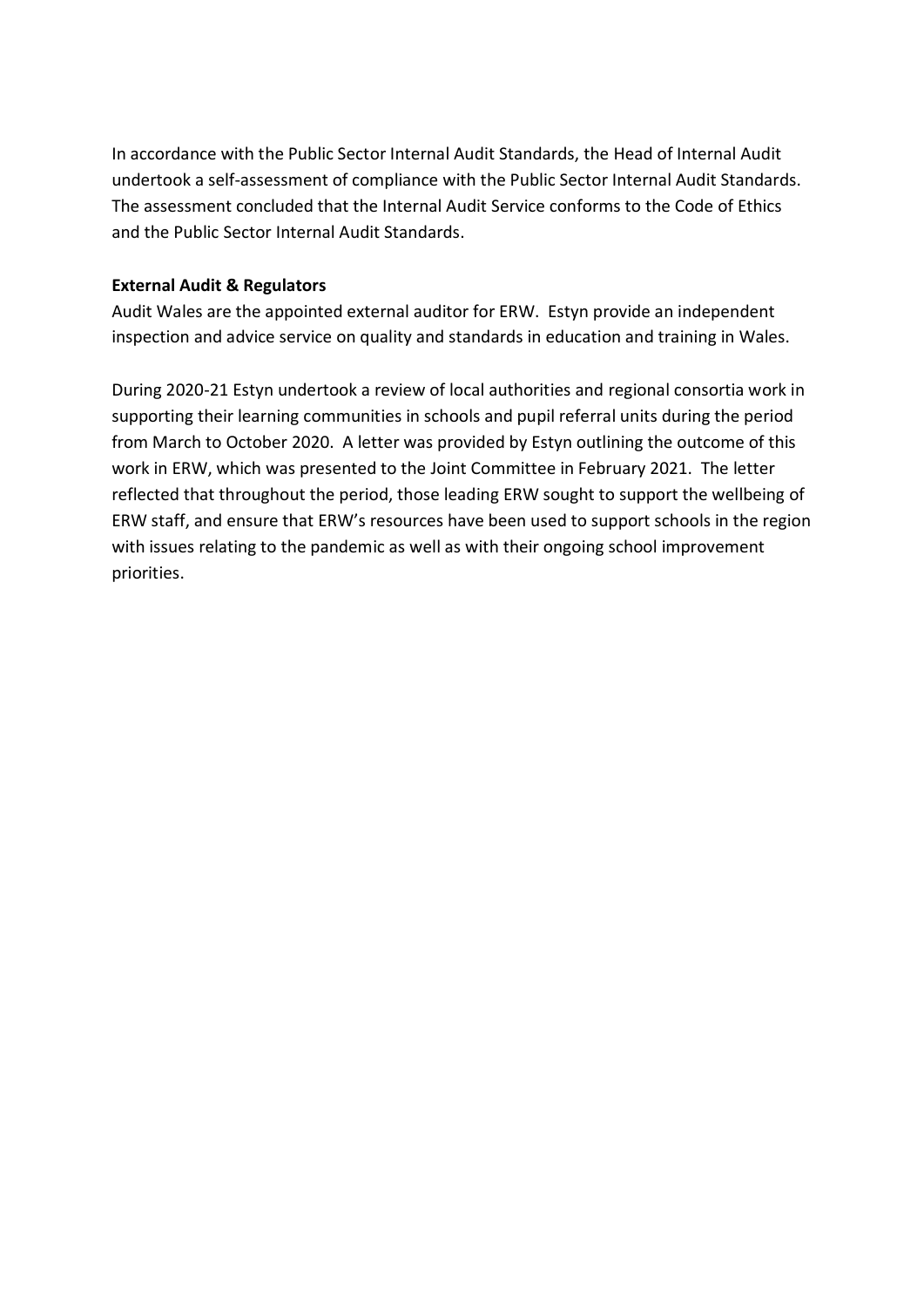#### **Business Risk Management**

Members and Officers are responsible for ensuring that risk is considered in the decisions they take and suitable arrangements are put in place to manage risk. The Joint Committee has responsibility for overseeing ERW's Business Risk Management arrangements. The table below is a summary of movement of risks in ERW's risk register for 2020-21:

| <b>Risk</b>                                           | <b>Residual</b><br><b>Rating</b><br><b>February</b> | <b>Residual</b><br><b>Rating</b><br><b>November</b> | <b>Residual</b><br><b>Rating</b><br>July 2020* |
|-------------------------------------------------------|-----------------------------------------------------|-----------------------------------------------------|------------------------------------------------|
|                                                       | 2021                                                | 2020                                                |                                                |
| <b>ERW Governance</b>                                 | 12                                                  | 12                                                  | 12                                             |
| <b>Cuts to School Budgets</b>                         | 12                                                  | 12                                                  | 12                                             |
| Powys Estyn Monitoring results in continued follow-up | 8                                                   | 8                                                   | 8                                              |
| Pembrokeshire Estyn Monitoring result in follow-up    | 8                                                   | 8                                                   | 8                                              |
| Failure to comply with Estyn Action Plan              | 8                                                   | 8                                                   | 12                                             |
| Data Protection                                       | 6                                                   | 6                                                   | 12                                             |
| ERW found not to provide Value for Money              | 6                                                   | 6                                                   | 8                                              |
| LA failure to comply with Grant Regulations           | 6                                                   | 6                                                   | 8                                              |
| Failure to respond to qualifications 2021             | 6                                                   | 6                                                   | $\blacksquare$                                 |
| Timeliness of Welsh Government Funding                | 6                                                   | 6                                                   | 9                                              |
| Delivery of National Mission                          | 6                                                   | 6                                                   | 6                                              |
| Transparency of Governance                            | 6                                                   | 6                                                   | 12                                             |
| Failure to respond to the impact of Covid-19          | 6                                                   | 6                                                   |                                                |
| Ceredigion Estyn Monitoring results in follow-up      | 4                                                   | 4                                                   | 4                                              |
| Carmarthenshire Estyn Monitoring results in follow-up | 4                                                   | 4                                                   | 4                                              |
| Swansea Estyn Monitoring results in follow-up         | 4                                                   | 4                                                   | 4                                              |
| <b>Failure to Deliver Business Plan</b>               | 4                                                   | 4                                                   | 6                                              |
| Cost Savings Required by Welsh Government             | 4                                                   | 4                                                   |                                                |
| Lack of Clarify on functions                          | 4                                                   | 4                                                   | 6                                              |
| Lack of Communication                                 | 4                                                   | 4                                                   | 6                                              |

\* The Risk Register presented to the July 2020 Joint Committee was prepared in March 2020, risks removed from the Risk Register between July and November 2020 have not been included in the table above.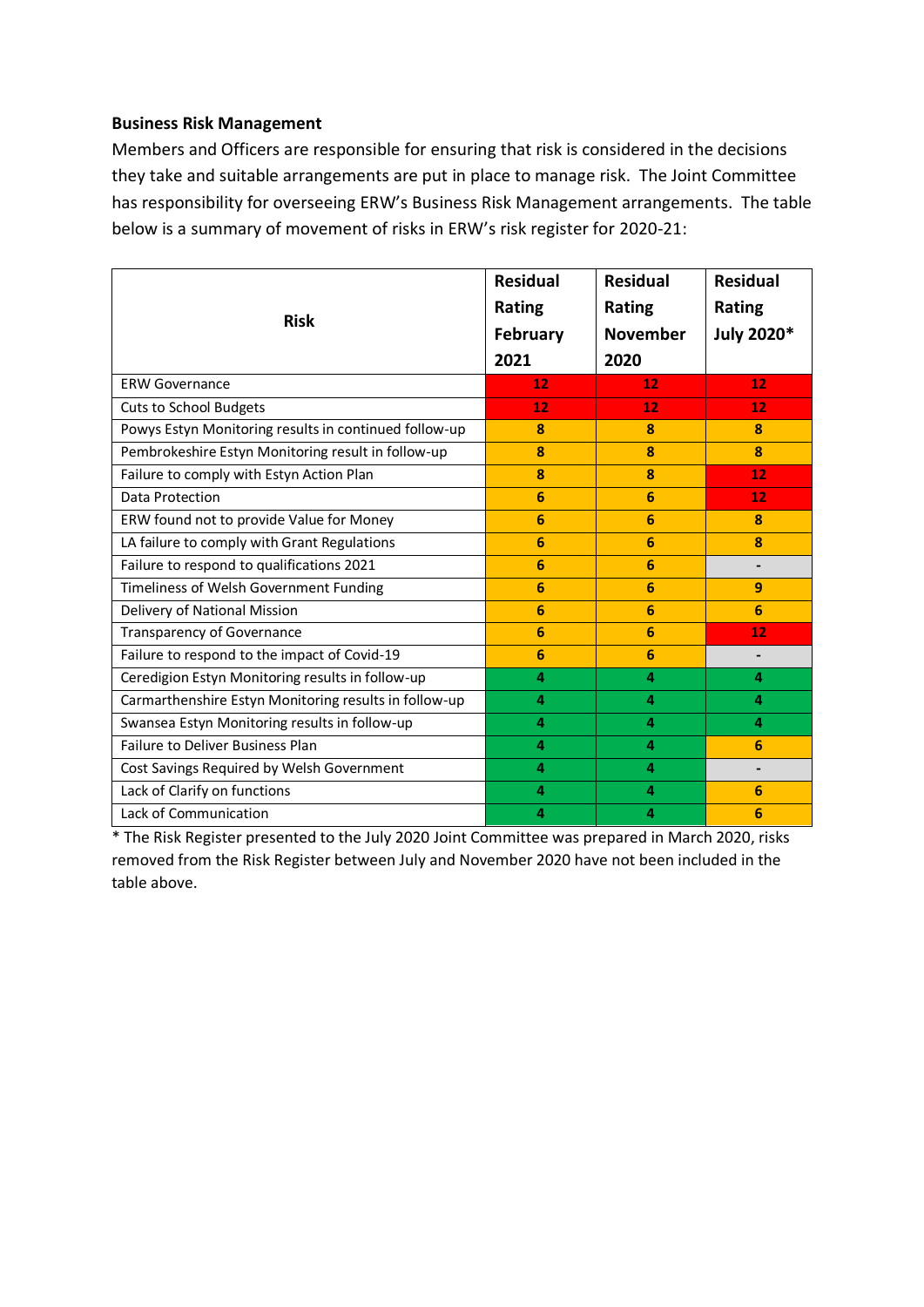#### **Review of ERW's Governance Arrangements for 2020-21**

#### **Assurance Required On**

- Achievement of Objectives;
- Adherence to Ethical Standards;
- Compliance with laws, regulations and internal policies & procedures;
- Standards of conduct and behaviour;
- Financial management, including achievement of value for money;
- Sustainability;
- Quality of service delivery;
- Management of risk;
- Accountability.

#### **Sources of Assurance**

- ERW Legal Agreement;
- Joint Committee;
- Executive Board;
- Scrutiny;
- Headteacher
- Representative Group;
- Business Plan;
- Financial Plans;
- Internal Audit Reports;
- Estyn Reports/Feedback;
- Audit Wales;
- Statutory Officers;
- HR Policies & Procedures;
- Risk Registers.

#### **Assurance Received**

- Internal Audit Report;
- Head of Internal Audit Opinion;
- Joint Committee Minutes;
- Estyn Letter.

#### **Area for Improvement**

- ERW Future Footprint;
- New Legal Agreement with Revised Governance Structure:
- Equal distribution of Lead and Statutory Roles;
- Adherence to Legal Agreement to ensure constituted transparent decision-making;
- Approved costed Business Plan including key outcomes and performance metrics;
- Accountability, Performance Managment and Value for Money;
- Core Funding Agreement and Medium Term Financial Planning.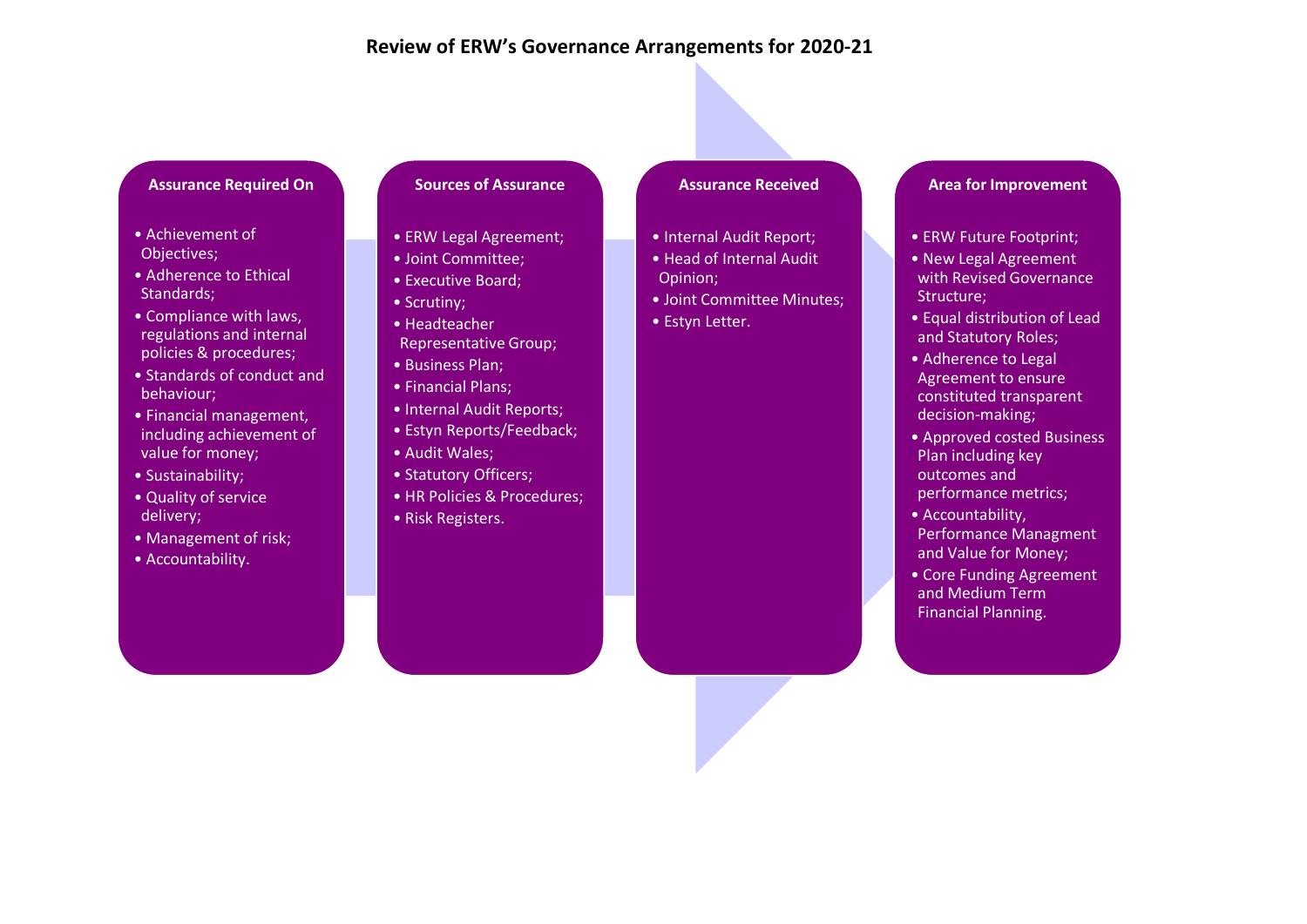# **Annual Governance Statement 2020-21 Action Plan**

| <b>Significant Governance Issue</b>                                                                                                                                                                                                                                                                                                                                                                                                                                                                                                                                                                           |                                                                                                                                                                                                                                                                                                                                                                                                                                                                                                                                                                                     |                                                                                                                              |                                                 |  |  |  |
|---------------------------------------------------------------------------------------------------------------------------------------------------------------------------------------------------------------------------------------------------------------------------------------------------------------------------------------------------------------------------------------------------------------------------------------------------------------------------------------------------------------------------------------------------------------------------------------------------------------|-------------------------------------------------------------------------------------------------------------------------------------------------------------------------------------------------------------------------------------------------------------------------------------------------------------------------------------------------------------------------------------------------------------------------------------------------------------------------------------------------------------------------------------------------------------------------------------|------------------------------------------------------------------------------------------------------------------------------|-------------------------------------------------|--|--|--|
| <b>Current Position</b>                                                                                                                                                                                                                                                                                                                                                                                                                                                                                                                                                                                       | <b>Planned Actions/Key Milestones</b>                                                                                                                                                                                                                                                                                                                                                                                                                                                                                                                                               | <b>Owner</b>                                                                                                                 | <b>Key Milestone</b><br><b>Completion Dates</b> |  |  |  |
| <b>Future Footprint of ERW</b><br>The withdrawal of Partner Authorities will lead to the<br>end of ERW in its current form. Work is currently<br>underway to finalise core staffing arrangements, the<br>provision of services by partner Local Authorities and<br>the governance and funding arrangements.                                                                                                                                                                                                                                                                                                   | Revised draft Legal Agreement to incorporate even<br>$\bullet$<br>distribution of Lead and Statutory Roles and any<br>proposed changes to the Governance Structure to be<br>approved by the partner Local Authorities and/or the<br>new Joint Committee;<br>Draft Governance Structure, including terms of reference<br>$\bullet$<br>for each group, clear roles, responsibilities and<br>outcomes, for approval by the new Joint Committee;<br>Review the Code of Governance for the new partnership<br>$\bullet$<br>for consideration and approval by the new Joint<br>Committee. | Shadow Joint<br>Committee<br><b>Lead Chief</b><br><b>Executive</b><br>Directors of<br>Education<br><b>Monitoring Officer</b> | November 2021                                   |  |  |  |
| The Joint Committee previously endorsed the proposal<br>to undertake a Lessons Learned review to establish the<br>failings of ERW to ensure sustainability of future<br>partnership arrangements. This should be progressed<br>as a matter of urgency so that learning can be<br>incorporated into the new working arrangements.<br>Internal Audit reviews have resulted in a limited<br>assurance opinion for four consecutive years - the<br>findings and recommendations from these reviews<br>should be incorporated into the Lessons Learned<br>review and addressed for future working<br>arrangements. | Address issues raised in reviews via development of new<br>Legal Agreement and staffing structure.<br>Implementation of all outstanding Internal Audit<br>$\bullet$<br>recommendations.<br>Review impact of the new <i>Partneriaeth</i> and suggest any<br>$\bullet$<br>changes/adaptations necessary to address issues.                                                                                                                                                                                                                                                            | Shadow Joint<br>Committee<br><b>Lead Chief</b><br><b>Executive</b><br>Directors of<br>Education<br><b>Monitoring Officer</b> | November 2021<br><b>March 2022</b>              |  |  |  |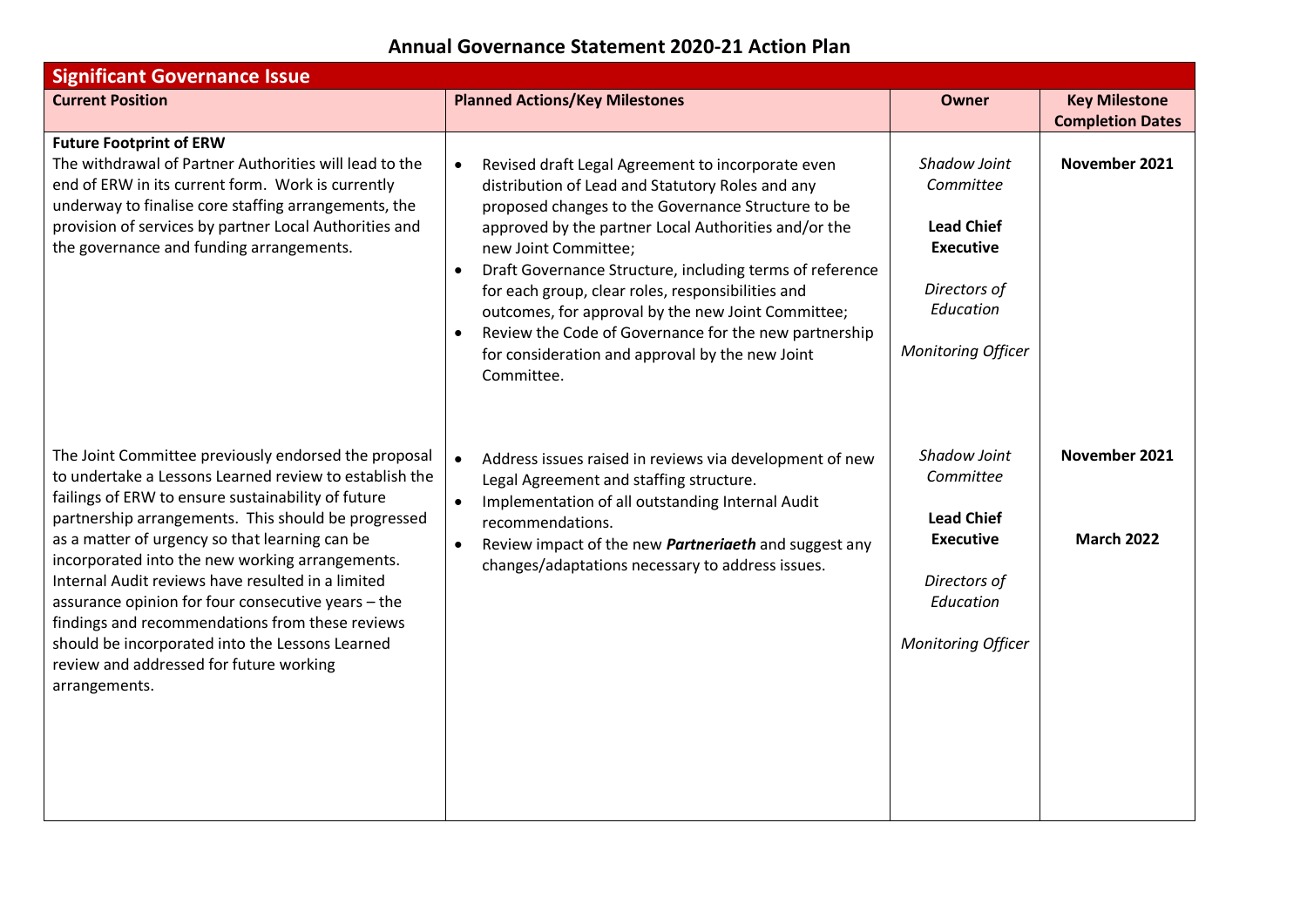| <b>Priorities for Improvement</b>                                                                                                                                                                                                                                                                                                                                                                                                                                                                                                                                                                                                                         |                                                                                                                                                                                                                                                                                                                                                                                                                                                                                                                                                                                                                                                                                                             |                                                                                                                              |                                                                                                                                                                                                      |  |  |
|-----------------------------------------------------------------------------------------------------------------------------------------------------------------------------------------------------------------------------------------------------------------------------------------------------------------------------------------------------------------------------------------------------------------------------------------------------------------------------------------------------------------------------------------------------------------------------------------------------------------------------------------------------------|-------------------------------------------------------------------------------------------------------------------------------------------------------------------------------------------------------------------------------------------------------------------------------------------------------------------------------------------------------------------------------------------------------------------------------------------------------------------------------------------------------------------------------------------------------------------------------------------------------------------------------------------------------------------------------------------------------------|------------------------------------------------------------------------------------------------------------------------------|------------------------------------------------------------------------------------------------------------------------------------------------------------------------------------------------------|--|--|
| <b>Current Position</b>                                                                                                                                                                                                                                                                                                                                                                                                                                                                                                                                                                                                                                   | <b>Planned Actions/Key Milestones</b>                                                                                                                                                                                                                                                                                                                                                                                                                                                                                                                                                                                                                                                                       | <b>Owner</b>                                                                                                                 | <b>Key Milestone</b>                                                                                                                                                                                 |  |  |
| <b>Business Plan</b><br>The Business Plan should include clear milestones,<br>outcomes, supported by performance measures so<br>that delivery and effectiveness can be monitored<br>throughout the year. The Business Plan needs to be                                                                                                                                                                                                                                                                                                                                                                                                                    | SMART outcomes identified within the Business Plan,<br>$\bullet$<br>with clear milestones to facilitate monitoring and<br>evidencing of delivery and effectiveness;<br>Business Plan aligned to the budget to ensure affordable<br>$\bullet$<br>and deliverable. Focus on value for money included                                                                                                                                                                                                                                                                                                                                                                                                          | Lead Officer,<br>Partneriaeth<br>Partnership's<br>Strategic Lead                                                             | <b>Completion Dates</b><br><b>Draft Business Plan</b><br>for September<br>2021-March 2022<br>to be presented to<br>partners in                                                                       |  |  |
| fully costed to ensure that it is deliverable within<br>available resources and ensure for Value for Money.                                                                                                                                                                                                                                                                                                                                                                                                                                                                                                                                               | within the Business Plan;<br>Regular, evidenced based progress reporting to the Joint<br>$\bullet$<br>Committee against the SMART outcomes.                                                                                                                                                                                                                                                                                                                                                                                                                                                                                                                                                                 | <b>Officers</b>                                                                                                              | September 2021                                                                                                                                                                                       |  |  |
| <b>Accountability, Performance Management &amp; Value</b><br>for Money<br>The Governance and staffing structure for the new<br>partnership should have clear roles and responsibilities<br>with defined outcomes linked to the delivery of the<br>National Mission. In order to ensure accountability<br>and value for money can be evidenced, forward work<br>plans for Committee's and Working Groups should be<br>in place which include a structure for measuring<br>performance and delivery across the Partnership.<br>There should be clear reporting lines and mechanisms<br>to enhance accountability while avoiding unnecessary<br>bureaucracy. | Standardised approach to Committee and Working<br>$\bullet$<br>Group establishment as part of the revised Governance<br>Structure, to ensure that all have a unique purpose that<br>is contributing to the delivery of the National Mission<br>and the Partnership's Aims & Objectives;<br>Review and define the role and responsibilities of the<br>$\bullet$<br>staffing structure to support the sustainability and<br>delivery of the Partnership's Aims & Objectives whilst<br>delivering value for money and accountability;<br>Develop a formal, evidence based reporting structure to<br>$\bullet$<br>demonstrate accountability and value for money from<br>the Governance and staffing structure. | Lead Officer,<br>Partneriaeth<br><b>Directors of</b><br><b>Education</b><br><b>Monitoring Officer</b><br>Section 151 Officer | <b>Ongoing from</b><br>September 2021 to<br>be completed by<br><b>March 2022</b>                                                                                                                     |  |  |
| Core Funding Agreement & Medium Term Financial<br>Plan<br>The new partnership will need to be supported by a<br>Medium Term Financial Plan to enable longer-term<br><b>Business Planning.</b><br>Commissioning arrangements with other Local<br>Authorities should be clarified, so that a full cost<br>recovery model can be adopted with an indication of<br>required support to enable service and financial<br>planning.                                                                                                                                                                                                                              | Based on indications of Welsh Government future<br>funding and contributions from Partner Authorities,<br>develop Medium Term Financial Plans aligned to the<br>revised structure and future objectives of the new<br>Partnership.                                                                                                                                                                                                                                                                                                                                                                                                                                                                          | <b>Section 151</b><br><b>Officer</b><br>Lead Officer,<br>Partneriaeth<br>Principal<br>Accountant                             | The budget for<br>2022-23 to be in<br>place by March<br>2022<br>We will also<br>endeavour to put a<br>MTFP in place by<br><b>March 2022,</b><br>accepting it may<br>have to be based<br>on estimates |  |  |